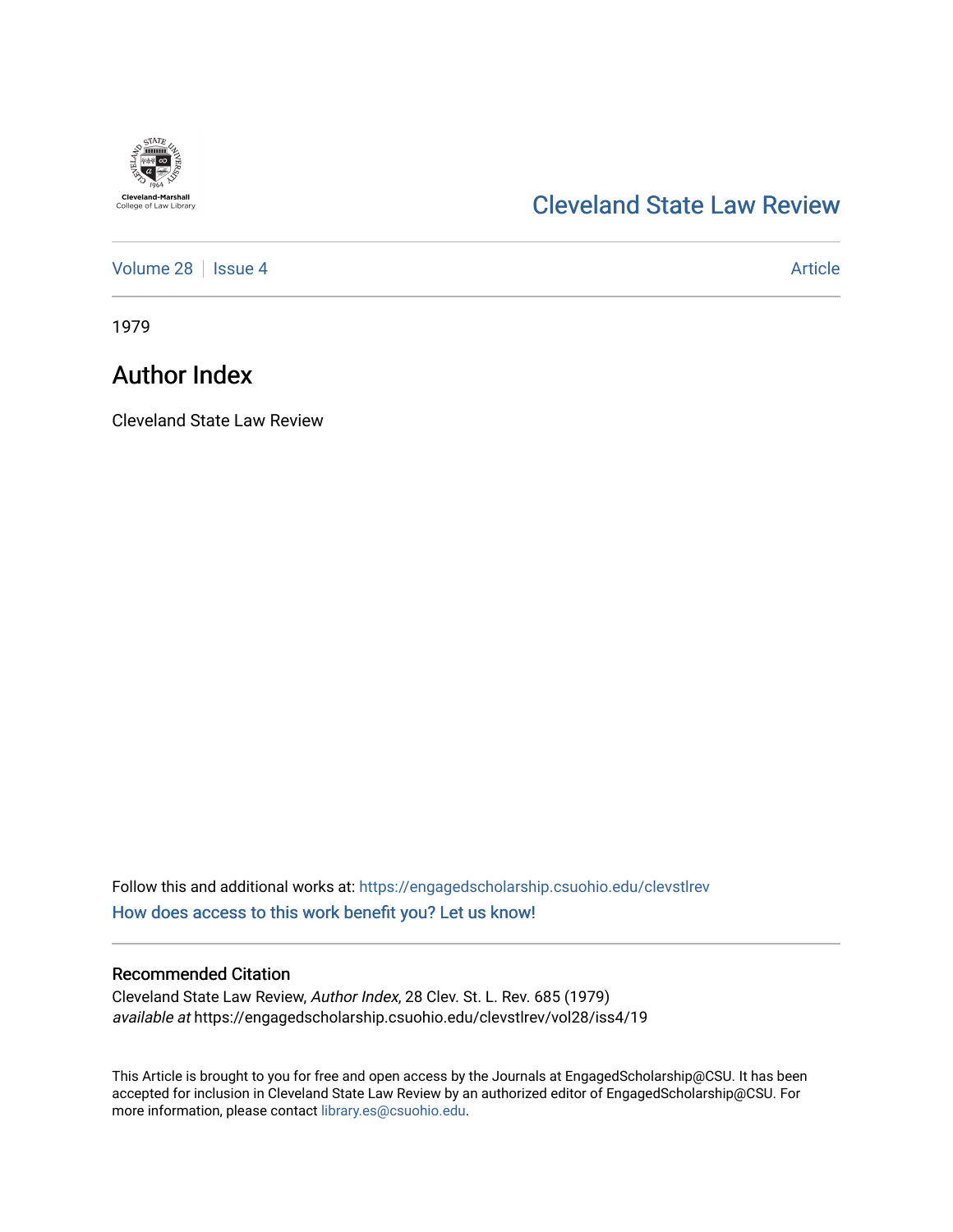## **AUTHOR INDEX**

| Bailey, William C.                                      |     |
|---------------------------------------------------------|-----|
| The Deterrent Effect of the Death Penalty for Murder in |     |
| Ohio: A Time Series Analysis                            | 51  |
| Bonnell, Craig S. and Markey, Robert G.                 |     |
| Privileged Communications Between Counsel and the       |     |
|                                                         | 565 |
| Deese, James L.                                         |     |
| The Law of Interspousal Immunity in Ohio (Note)  115    |     |
| Dreyfuss, Elisabeth T. and Knapp, Jane C.               |     |
| Due Process as a Management Tool in Schools and         |     |
|                                                         | 373 |
| Erickson, Nancy S.                                      |     |
| Equality Between the Sexes in the 1980's  591           |     |
| Ginsburg, Ruth Bader                                    |     |
| Some Thoughts on Judicial Authority to Repair           |     |
|                                                         |     |
| Gorenc, William                                         |     |
| United States v. Sutton: The Sixth Circuit Curbs Abuse  |     |
| of RICO, the Federal Racketeering Enterprise Statute    |     |
|                                                         | 629 |
| Graham, Bruce M., Jr. and Weiner, Michael S.            |     |
| Accumulated Earnings Tax and Stock Redemptions-Further  |     |
| Thoughts on the Reasonable Business Needs Test          | 417 |
| Hansen, Jim Michael                                     |     |
| Cross-Certification Teacher Tenure Problems in Ohio     |     |
|                                                         | 418 |
| Hoerner, Robert J.                                      |     |
| Misprision of Antitrust Felony                          | 529 |
| Johnson, Annette B.                                     |     |
| State Court Intervention in School Finance Reform  325  |     |
| Kaplan, John                                            |     |
| Controlling Firearms (Address)                          | 1   |
| Knapp, Jane C. and Dreyfuss, Elisabeth T.               |     |
| Due Process as a Management Tool in Schools and         |     |
|                                                         | 373 |
| Kulewicz, John                                          |     |
| The Relationship Between Military and Civil Power       |     |
| .                                                       | 611 |
| Manthey, Christopher C. and Parness, Jeffery A.         |     |
| Public Process and Ohio Supreme Court Rulemaking  249   |     |
| Markey, Robert G. and Bonnell, Craig S.                 |     |
| Privileged Communications Between Counsel and the       |     |
|                                                         | 565 |

685